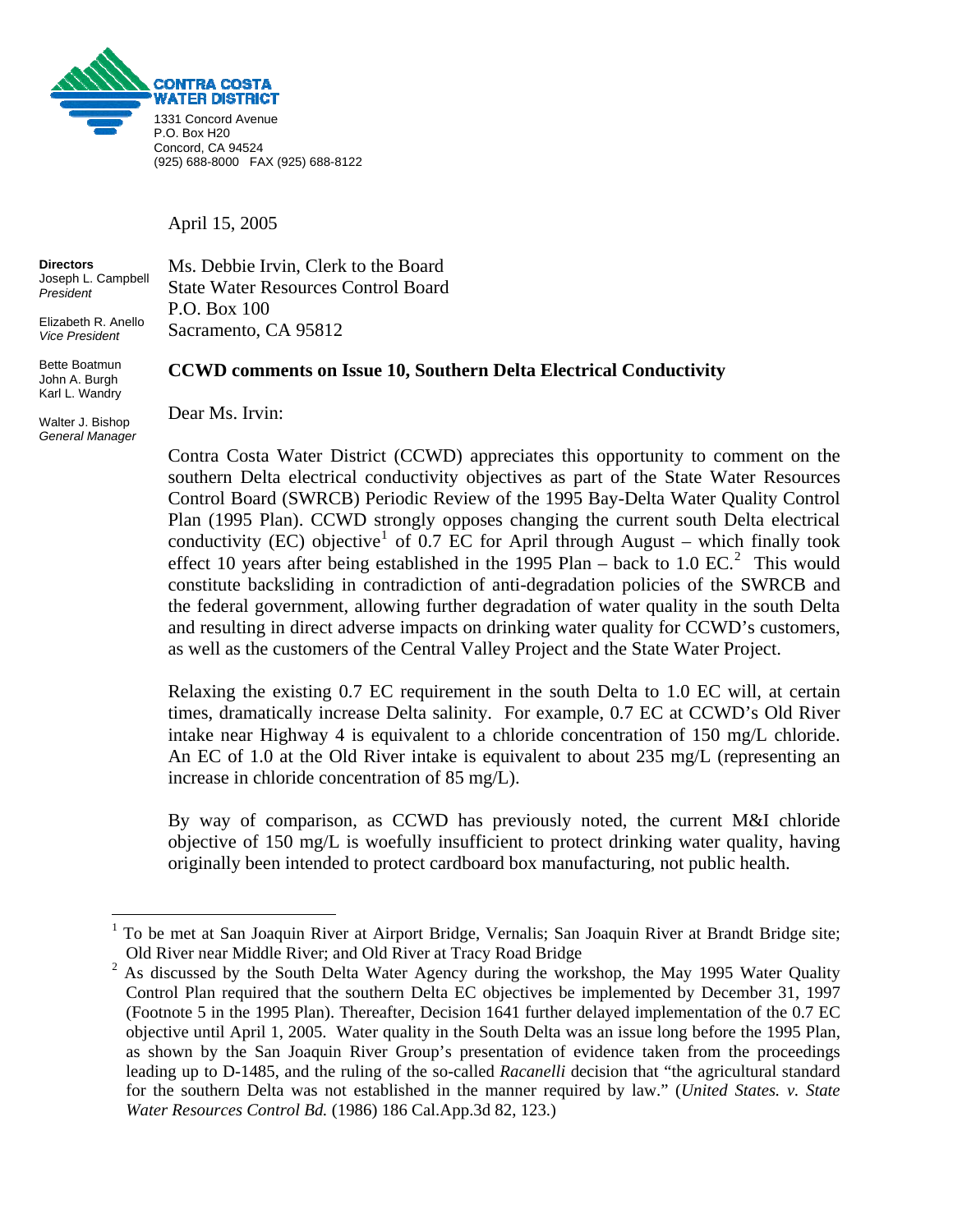Ms. Debbie Irvin, Clerk to the Board CCWD comments on Issue 10: Southern Delta Electrical Conductivity April 15, 2005 Page 2

Relaxing the EC requirement in the south Delta could increase the concentration of bromide, a disinfection byproduct precursor, at Delta drinking water intakes. During review of Issue 4, M&I chloride objectives, CCWD requested the SWRCB adopt a new bromide objective that protects drinking water quality achieved through implementation of CALFED Bay-Delta Program water quality projects, including intake relocation, on a time schedule consistent with those projects. CCWD has suggested a 300 μg/L bromide objective is attainable, either at one of CCWD's Delta intakes or CCWD's proposed alternative intake on Victoria Canal, without additional water supply costs. By way of comparison, at CCWD's Old River intake, an EC of 0.7 is equivalent to a bromide concentration of about 500 μg/L, which is already well in excess of the 300 μg/L drinking water objective requested by CCWD.

This SWRCB has long recognized the need to do something to protect South Delta water quality. On page 28 of D-1485, the SWRCB stated that if an agreement "concerning the construction of physical facilities and other measures for long-term protection of southern Delta agriculture … is not executed by January 1, 1980, the Board will examine in detail southern Delta water rights, determine the causes and sources of encroachment and take appropriate action." The SWRCB began this process in earnest in 1989 with the extensive scientific analysis of the water quality needs of the south Delta farmers conducted by the SWRCB's South Delta Agriculture Workgroup. The information developed through this process and others like it established the basis for the 0.7 EC objective that was included in the 1995 Plan. Although achieving compliance was relatively complex process, the expectation clearly was that this objective would and should be implemented.

In conclusion, the 0.7 EC objective, which is now finally in effect, not only provides protection of water quality for southern Delta agriculture, as intended, but also provides some measure of incidental protection of water that is withdrawn elsewhere in the Delta for drinking water, by CCWD and by the urban agencies that receive water from the State and Federal export pumps. CCWD supports the continued implementation of the 0.7 EC.

CCWD therefore requests that the State Board not allow further degradation of the southern Delta and that the State Board retain the 0.7 mmhos/cm southern Delta electrical conductivity objectives in the water quality objectives for agricultural beneficial uses (Table 2 of the 1995 Plan).

If you have any questions regarding CCWD's comments, please call me at (925) 688-8187.

Sincerely,

 $R$ 

Richard A. Denton Water Resources Manager